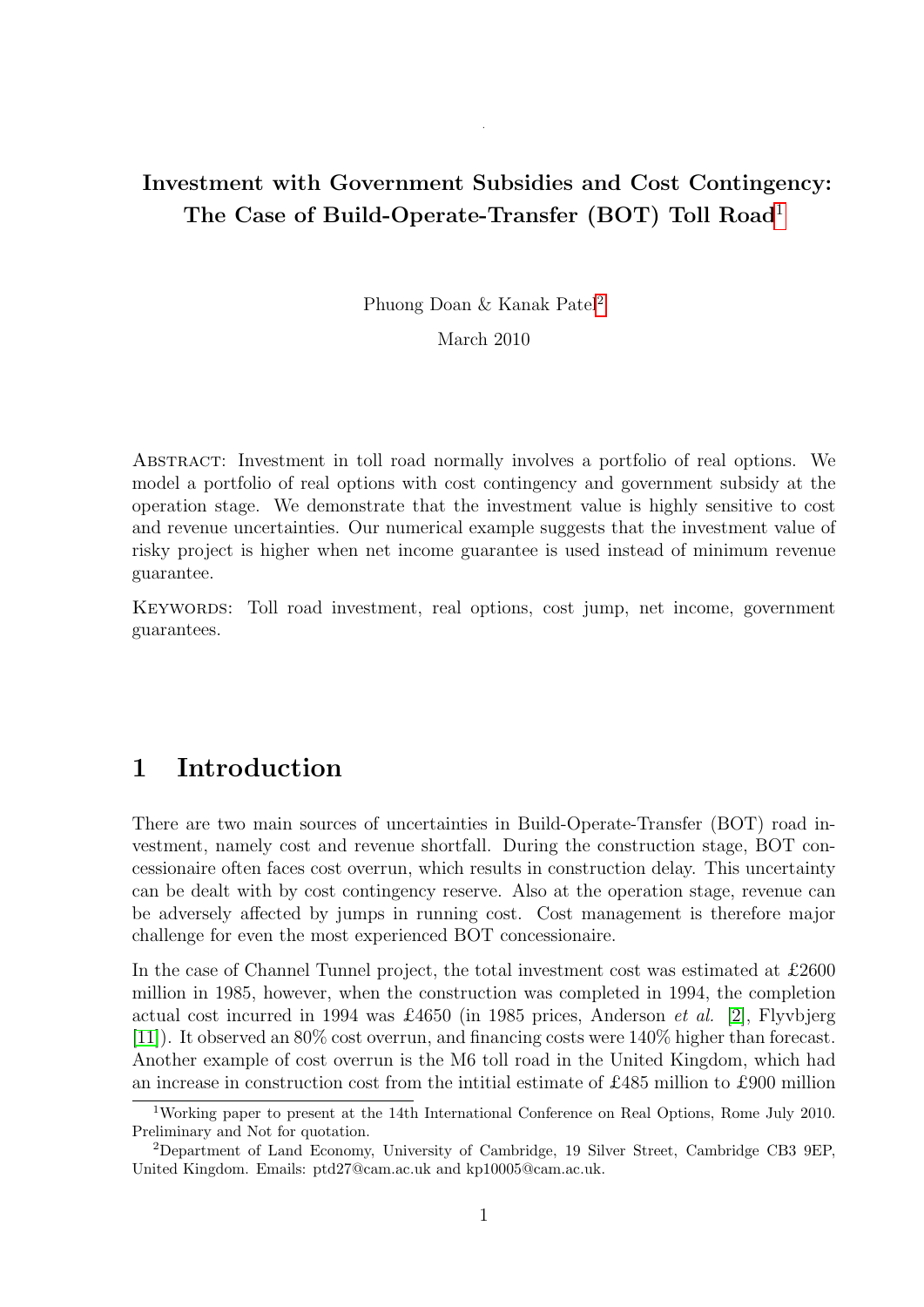on completion. In the Philippines, the construction of Subic-Clark-Tarlac Expressway experienced Philippine peso (P) 5.1 million per day during the delays from December 2007 to February 2008, which required P6.5 billion in the supplement fund. In the US, the avarage estimated percentage cost increase over the whole country was 5.8% in 2003, 12.7% in 2004 and 17.1% 2005. In some states, at the bidding stage, the estimated cost was much higher, for example, 21% in Texas in 2003, 45% in California in 2004 and 70% in Utah in 2005[3](#page-1-0) .

At the bidding stage, while cost underestimation and revenue overestimation can make the bid successful, but ultimately it may result in project failure. Although cost contingency of 15% - 25% of the total projected cost to completion is a normal practice for dealing with cost uncertainty, it is not always adequate because it often falls far short of the actual cost overrun. On the revenue side, the concessionaire and the government negotiate the minimum revenue guarantee. While an agreement via the minimum revenue guarantee can mitigate to some extents the revenue shortfall, however, it may not be sufficient to cover the jumps in runing cost at the operation stage. Therefore, it is in the interest of both pulic and private parties to reach an agreement on the basis of the project net income rather than minimum revenue guarantee on the revenue alone. Our aim in this paper is to model a BOT road investment using the real options approach and to show that the net income guarantee provides a framework for more effective risk sharing rather than the minimum revenue guarantee approach currently in use.

The rest of the paper is organized as follows. Section [2](#page-1-1) presents a review of the literature on BOT road investment. In Section [3,](#page-2-0) we model the value of the project to the concessionaire during the operation stage with minimum revenue guarantee and net income guarantee. Section [4](#page-7-0) provides the model of the construction cost overrun and the value of the investment as a portfolio of options. Section [5](#page-10-0) presents a numerical example of both minimum revenue guarantee and net income guarantee. Section [6](#page-14-0) concludes.

### <span id="page-1-1"></span>2 Real options in BOT road investment

One of the earliest studies that introduces the real options approach in project finance is Pollio [\[22\]](#page-16-0). More recently, Ho and Liu [\[14\]](#page-15-2), Garvin and Cheah [\[12\]](#page-15-3) and Yang and Dai [\[27\]](#page-16-1) develop concession decision model of BOT projects based a real options approach. The authors highlight the shortcomings of the discounted-cash-flow (DCF) approach for investment projects with embedded management flexibility. The seminal work of Dixit and Pindyck [\[8\]](#page-15-4) laid the foundation to the development of a wide range of real options models. The more recent literature on BOT road investment focuses on valuation of individual real options. The studies by Rose  $[23]$  and Alonso-Conde *et al.*  $[1]$  consider option to abandon the operation when the revenue (or project value) shortfall is below a specified maximum loss threshold, or when the investor's DCF rate of return becomes smaller than a certain agreed value; The option to abandon early at the construction stage is essential when the construction takes place in stages over time (Bowe and Lee [\[6\]](#page-15-6), Huang and Chou [\[15\]](#page-15-7)). Another strand of the literature considers the option to defer or postpone the construction (Wooldridge et al. [\[26\]](#page-16-3), Ford et al. [\[10\]](#page-15-8), Bowe and Lee [\[6\]](#page-15-6), Yui and Tam

<span id="page-1-0"></span><sup>3</sup>See detailed report in [\[9\]](#page-15-9)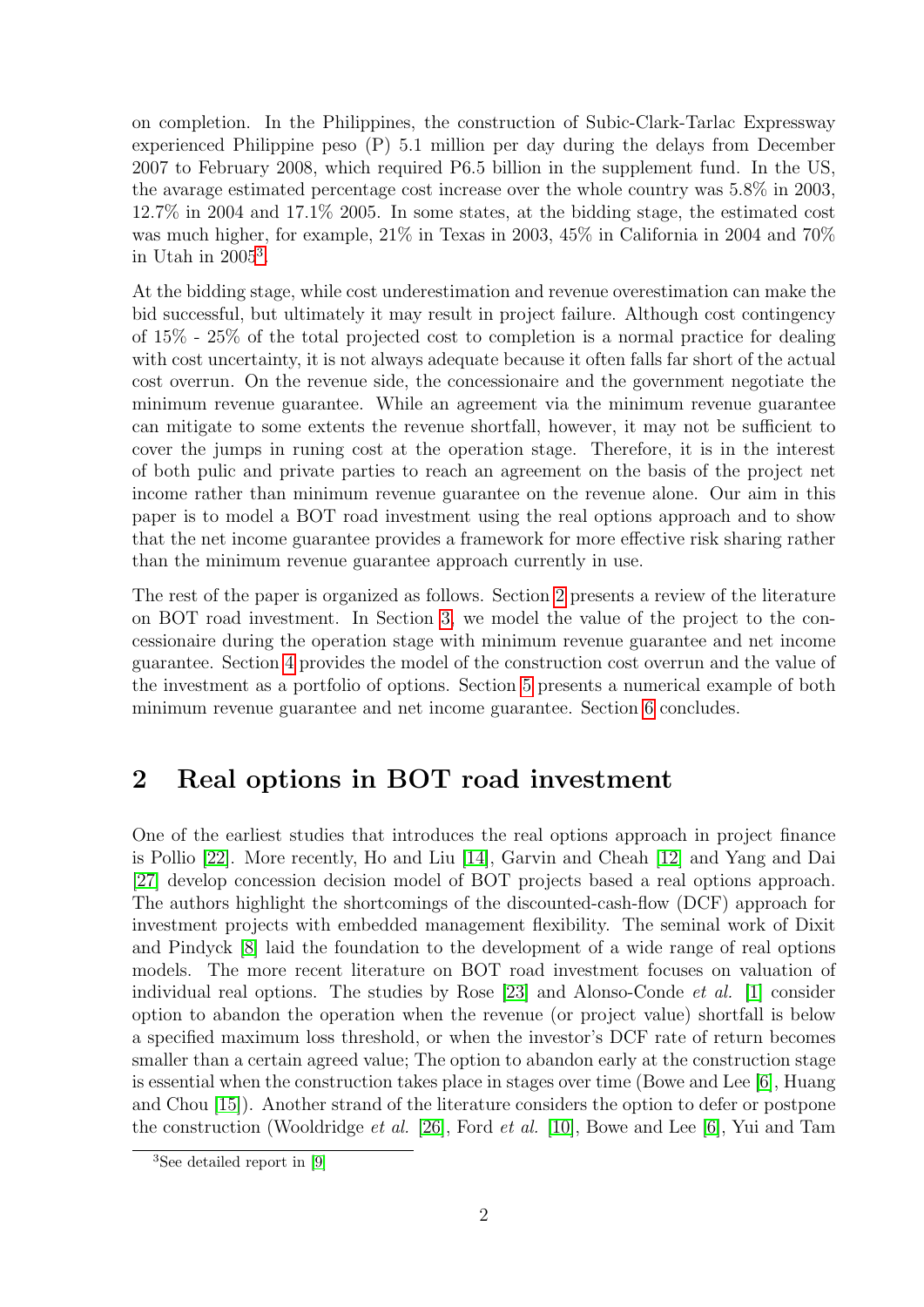[\[28\]](#page-16-4), Pimental et al. [\[20\]](#page-15-10)) to derive the optimal timing for investment; At the operation stage, the concessionaire also has the option to expand (Bowe and Lee [\[6\]](#page-15-6), Zhao and Tseng [\[29\]](#page-16-5), Zhao et al. [\[30\]](#page-16-6), Wei-Hua and Da-Shuang [\[24\]](#page-16-7)), has the rehabilitation option (Zhao *et al.* [\[30\]](#page-16-6)) or the option to contract (Bowe and Lee [\[6\]](#page-15-6)) and alter the scale of the project; A number of studies have considered non-standard real options including option to adjust concession price and to develop surrounding land (Wei-Hua and Da-Shuang [\[24\]](#page-16-7)), and option to set flexible toll charge (Harley [\[13\]](#page-15-11)).

There are several different forms of government guarantees, each designed to mitigate the shortfall in traffic revenue. For the concessionaire, the government minimum revenue guarantee is essentially a put option (Irwin [\[16\]](#page-15-12), [\[17\]](#page-15-13)) which can be exercised at any time during the project life. This put option can be valued using the standard Black-Scholes model (Huang and Chou [\[15\]](#page-15-7)). Apart from the revenue shortfall, the government and the concessionaire also negotiate other forms of guarantee including tariff, debt and maximum funding cost guarantee (Wibowo [\[25\]](#page-16-8)). Most studies however assume that the construction cost is fixed and therefore cost uncertainty does not affect the investment value. This is an over simplification of the problems facing the concessionaire in practice. Yui and Tam [\[28\]](#page-16-4) seems to be the only study that considers construction cost uncertainty.

Our main purpose in this paper is to fill the gap in the existing literature by modeling the cost jump at both construction as well as operation stages in a BOT road project. As mentioned earlier, cost overrun is a critical factor in determining the project success or failure. Given that unexpected jump in cost entails additional capital requirement for the concessionaire, it can result in substantial loss in the value of the project and subsequently causing investment delay. The loss to the society can be considerable whenever the road is not utilized at its optimal capacity. In the interest of the society as well as the private benefit to the concessionaire, it is crucial for the government to take into full account the adverse consequences of cost jump, not just the loss of revenue to the concessionaire. One way to address this problem of social cost is to find an efficient mechanism for risk sharing of cost overrun through loss in income to the concessionaire rather than revenue shortfall. In our model, we specify a risk sharing agreement between the government and the concessionaire based on upper and lower thresholds of fluctuations in net income. In contrast to the existing literature, the upper and lower thresholds incorporate the value of saving from potential delays in investment to the society.

## <span id="page-2-0"></span>3 Value of the project at operation stage

#### 3.1 Minimum revenue guarantee

To begin, let us assume that the revenue stream,  $R(t)$ , of BOT road project follows the following diffusion-jump process:

$$
dR = \alpha_R R dt + \sigma_R R dz_R - R dq_R \tag{1}
$$

where  $\alpha_R$  is the instantaneous conditional expected percentage change in R per unit time;  $\sigma_R$  is the instantaneous conditional standard deviation per unit time;  $dz_R$  is the increment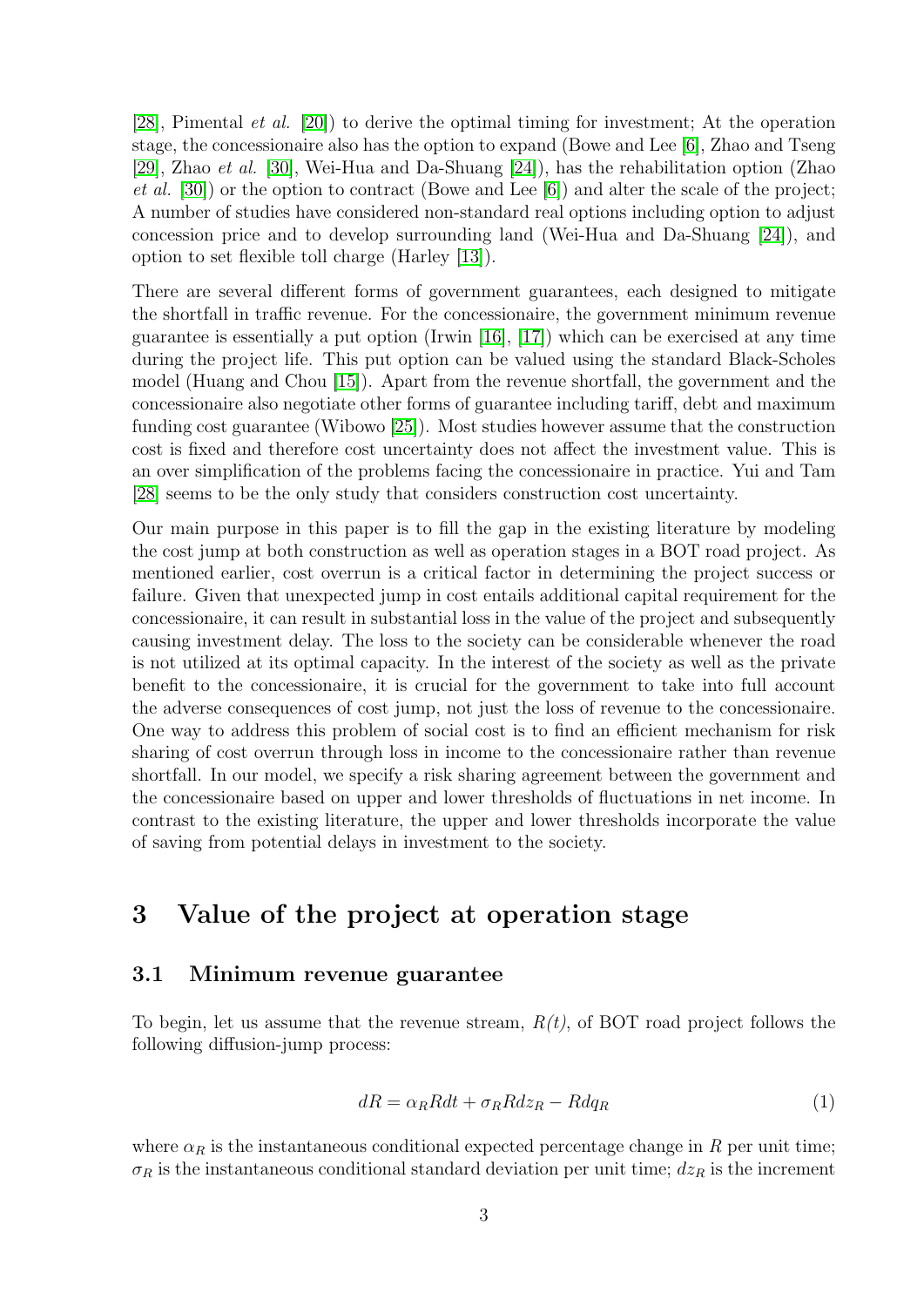of a standard Wiener process for  $R$ ; and  $dq<sub>R</sub>$  is jump following a Poisson distribution. Mean arrival of the jump is  $\theta dt$  and the jump side is  $\phi_R$ . During the time when the operation and maintenance (OM) work takes place, there will be a negative jump in the revenue. The mean arrival rate of the event,  $\theta$ , is therefore identical to the frequency of OM. The Special Purpose Vehicle (firm) set up by the concessionaire receives the completed project at date  $\tau$ . The project value V, at date  $\tau$ , will be contingent on the revenue R. Denoting C the running  $(OM)$  cost, we have the profit of the project given by  $\pi_{(R)} = [R - C]$ . In BOT project finance, it is a common practice to assume that C is known with certainty. By Ito's Lemma value of the project satisfies:

<span id="page-3-0"></span>
$$
\frac{1}{2}\sigma_R^2 R^2 V'' + (r - \mu_R + \alpha_R)RV' - (r + \theta)V + \theta V[(1 - \phi_R)R] + \pi_{(R)} = 0
$$
 (2)

The homogeneous part of differential equation [\(2\)](#page-3-0) gives the familiar general solution for  $V(R) = A_1 R^{\beta_1} + A_2 R^{\beta_2}$  where  $\beta_1$  and  $\beta_2$  are positive and negative roots of the nonlinear equation:

$$
\mathcal{Q}_{(\beta)} = \frac{1}{2}\sigma_R^2 \beta(\beta - 1) + (r - \mu_R + \alpha_R)\beta - (r + \theta) + \theta(1 - \phi_R)^{\beta} = 0
$$
 (3)

and  $A_1$  and  $A_2$  are the two constants remain to be determined. The first boundary condition for V is  $V(0) = 0$ .

With minimum revenue guarantee, the government agrees to cover the revenue shortfall when realized revenue is smaller than minimum revenue guarantee threshold,  $R_q = g\mathbb{E}(R)$ with  $(g < 1)$ . In return, the firm will give up  $1 - \chi$  (with  $0 < \chi < 1$ ) percentage of the excess profit to the government if the realized revenue is above the maximum revenue cap threshold  $R_c = c \mathbb{E}(\widetilde{R})$  with  $c > 1$ . Therefore, the final solution for V therefore is<sup>[4](#page-3-1)</sup>:

<span id="page-3-2"></span>
$$
V = \begin{cases} A_1 R^{\beta_1} + \frac{R_g - C}{r} & \text{if } R < R_g \\ D_1 R^{\beta_1} + D_2 R^{\beta_2} + \frac{R}{\delta_R} - \frac{C}{r} & \text{if } R_g < R < R_c \\ A_2 R^{\beta_2} + \frac{R_c - C}{r} + \frac{\chi(R - R_c)}{\delta_R} & \text{if } R > R_c \end{cases}
$$
(4)

<span id="page-3-1"></span><sup>&</sup>lt;sup>4</sup>In the region  $R < R_g$ , the revenue shortfall is topped up to  $R_g$  by the government under the minimum revenue guarantee agreement. Also, in this region, the event of  $R$  rising above  $C$  becomes very small excepts in the very remote future, forcing  $A_2$  become zero and the final solution for V in this region is  $V(R) = A_1 R^{\beta_1} + \frac{R_g - C}{r}$ . In the region  $R_g < R < R_c$ , the solution for V is a linear combination of the power solutions of the homogeneous part and the expected present value of future profit contingent on  $R$ and C. The firm holds the option to receive positive profit in the future once  $R$  becomes greater than  $C$ , and also the option to return to receive  $R_g$  when R falls below  $R_g$ .  $V(R) = D_1 R^{\beta_1} + D_2 R^{\beta_2} + \frac{R_g}{s}$  $\frac{R}{\delta_R} - \frac{C}{r}$ r where  $D_1$  and  $D_2$  are the two constants remain to be determined. In the region where  $R > R_c$ , the firm firstly receives  $R_c$  plus  $\chi$  percentage of the excess revenue,  $R - R_c$ . There is little possibility that the abandonment is involved, so we rule out the positive power of  $\beta$  by making  $A_1 = 0$ . The value of the project is simply the summation of the option to receive government guarantee and the positive net worth  $R_c - C + \chi(R - R_c)$ . The solution for V in this region is  $V(R) = A_2 R^{\beta_2} + \frac{R_c - C}{r}$  $\frac{C}{r} + \frac{\chi(R - R_c)}{\delta_R}$  $\frac{r_{c}}{\delta_{R}}$ .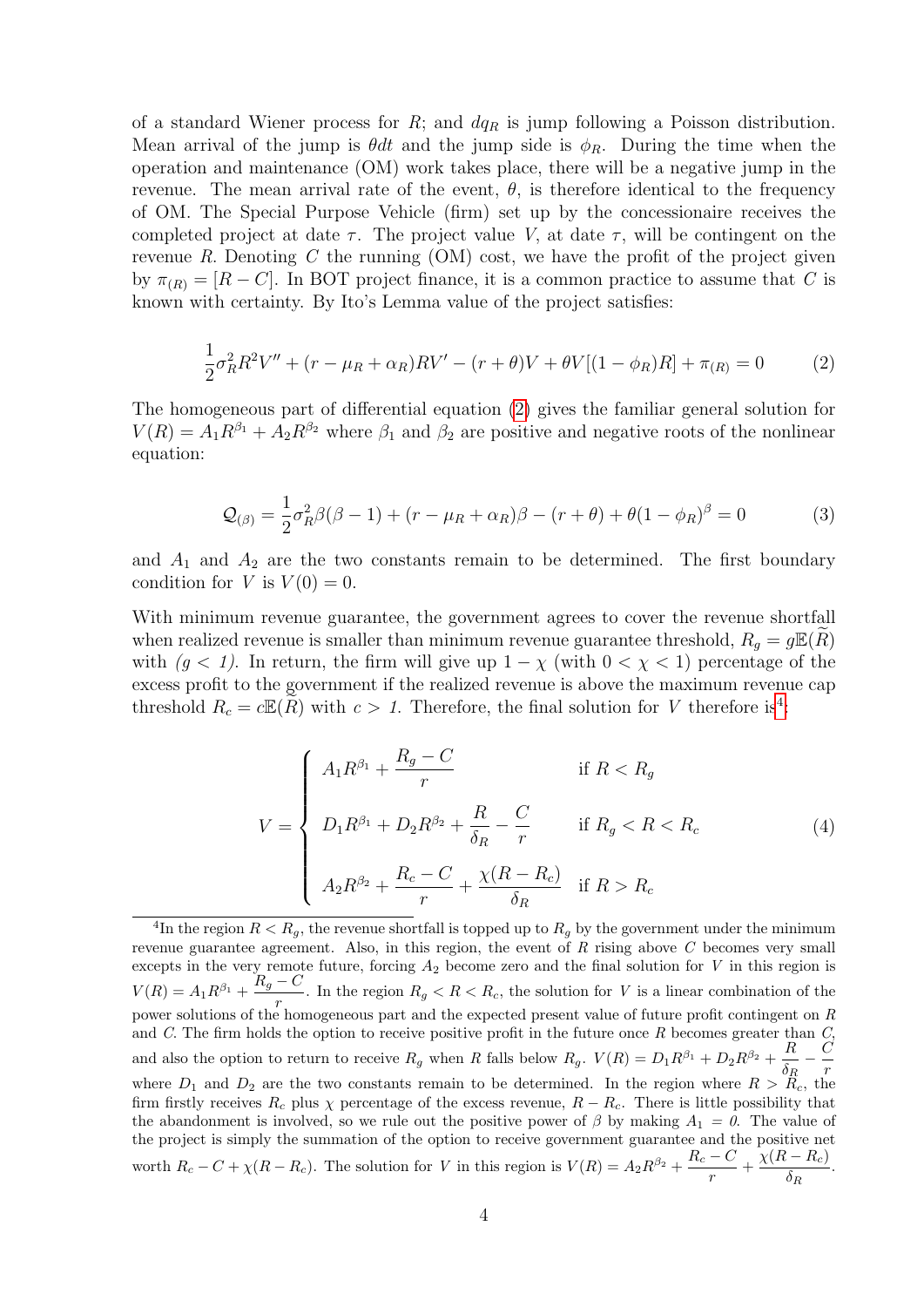Solving equation [\(4\)](#page-3-2) with the relevant value-matching and smooth-pasting conditions at  $R_q$  and  $R_c$ , the four constants are found as:

$$
A_1 = \frac{(\beta_2 - 1)(\delta_R - r)(R_g R_c)^{-\beta_1} (R_c^{\beta_1} R_g - R_c R_g^{\beta_1})}{r(\beta_1 - \beta_2)\delta_R} \tag{5}
$$

$$
A_2 = \frac{(\beta_1 - 1)(\delta_R - r)(R_g R_c)^{-\beta_2} (R_c^{\beta_2} R_g - R_c R_g^{\beta_2})}{r(\beta_1 - \beta_2)\delta_R} \tag{6}
$$

$$
D_1 = -\frac{(\beta_2 - 1)R_c^{1-\beta_1}(\delta_R - r)}{r(\beta_1 - \beta_2)\delta_R}
$$
\n(7)

$$
D_2 = \frac{(\beta_1 - 1)R_g^{1 - \beta_2}(\delta_R - r)}{r(\beta_1 - \beta_2)\delta_R}
$$
\n(8)

Next, we relax the assumption of deterministic running cost and assume that it follows the following diffusion-jump process:

$$
dC = \alpha_C C dt + \sigma_C C dz_C + C dq_C \tag{9}
$$

where  $\alpha_C$  is the instantaneous conditional expected percentage change in C per unit time;  $\sigma_C$  is the instantaneous conditional standard deviation per unit time;  $dz_C$  ( $\varepsilon [dz_R dz_C] = 0$ ) is the increment of a standard Wiener process for  $C$ ; and  $dq<sub>C</sub>$  is jump following a Poisson distribution<sup>[5](#page-4-0)</sup>. The negative jumps in revenue may occur when major OM work takes place. The mean arrival rate of the jump in C is  $\theta$ . The value of the project is now contingent on both stochastic R and C, and by Ito's Lemma is as follows<sup>[6](#page-4-1)</sup>:

$$
\frac{1}{2}\sigma_R^2 R^2 V_{RR} + \frac{1}{2}\sigma_C^2 C^2 V_{CC} + (r - \delta_R + \theta \phi_R) V_R R + (r - \delta_C - \theta \phi_C) V_C C
$$
\n
$$
-(r + 2\theta)V + \theta V[(1 - \phi_R)R] + \theta V[(1 + \phi_C)C] + \pi_{(R,C)} = 0
$$
\n(10)

The homogeneous part of this partial differential equation (p.d.e) has a general closedform solution for  $V(R, C)$  as  $V(R, C) = A_3$  $\bigcap R$  $\mathcal{C}$  $\bigwedge^{\beta_3}$  $+A_4$  $\bigcap R$  $\mathcal{C}$  $\bigwedge^{\beta_4}$ with  $C > 0$ , and  $\beta_3$  and  $\beta_4$  are positive and negative roots of the non-linear quadratic equation:

$$
S_{\beta} = \frac{1}{2}\sigma_R^2 \beta(\beta - 1) + \frac{1}{2}\sigma_C^2 \beta(\beta + 1) - (\delta_R - \delta_C - \theta \phi_R - \theta \phi_C)\beta + \theta(1 - \phi_R)^{\beta} + \theta(1 + \phi_C)^{-\beta} - (r + 2\theta) = 0
$$
\n(11)

When  $R_g$  and  $R_c$  in the minimum revenue guarantee framework exist,  $V(R,C)$  is then bounded with the values of  $R<sub>g</sub>$  and  $R<sub>c</sub>$ . Since  $R = 0$  is an absorbing barrier for R, the final solution for  $V(R, C)$  is:

<span id="page-4-1"></span><span id="page-4-0"></span><sup>&</sup>lt;sup>5</sup>The jumps may occur due to increase of raw material cost or extra capital requirement for OM work <sup>6</sup>The subscripts denote partial derivatives of V with respect to R and C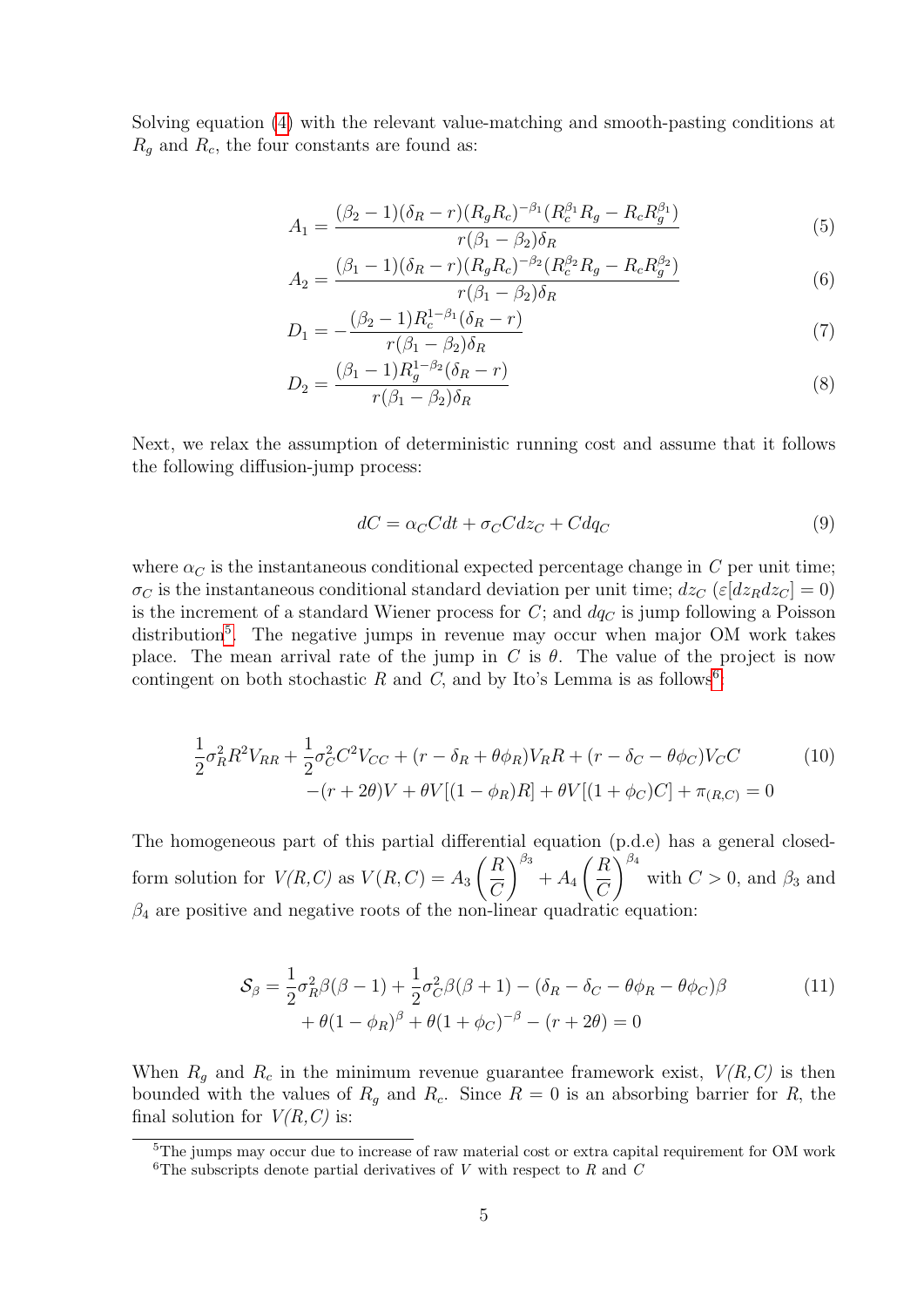$$
V(R,C) = \begin{cases} A_3 \left(\frac{R}{C}\right)^{\beta_3} + \frac{R_g}{r} - \frac{C}{\delta_C} & \text{when } R < R_g\\ D_3 \left(\frac{R}{C}\right)^{\beta_3} + D_4 \left(\frac{R}{C}\right)^{\beta_4} + \frac{R}{\delta_R} - \frac{C}{\delta_C} & \text{when } R_g < R < R_c\\ A_4 \left(\frac{R}{C}\right)^{\beta_4} + \frac{R_c}{r} - \frac{C}{\delta_C} + \frac{\chi(R - R_c)}{\delta_R} & \text{when } R > R_c \end{cases}
$$
(12)

Again, the constants of this equations system are found with value-matching and smoothpasting conditions at  $R_q$  and  $R_c$ . The general forms for these constants are:

$$
A_3 = \frac{(\delta_R - r) \left[ (\beta_4 - 1) R_c^{1 - \beta_3} + (1 - \beta_3) R_g^{1 - \beta_3} \right]}{(r \delta_R)(\beta_4 - \beta_3) C^{-\beta_3}} - \left(\frac{R_g}{C}\right)^{-\beta_3} \left(\frac{R_g}{r} - \frac{R_g}{\delta_R}\right)
$$
(13)

$$
A_4 = \frac{(\delta_R - r) \left[ (\beta_4 - 1) R_c^{1 - \beta_4} + (1 - \beta_3) R_g^{1 - \beta_4} \right]}{(r \delta_R)(\beta_4 - \beta_3) C^{-\beta_4}} + \left( \frac{R_c}{C} \right)^{-\beta_4} \left( \frac{R_c}{\delta_R} - \frac{R_c}{r} \right)
$$
(14)

$$
D_3 = \frac{(\delta_R - r)(\beta_4 - 1)R_c^{1 - \beta_3}}{(r\delta_R)(\beta_4 - \beta_3)C^{-\beta_3}}
$$
\n(15)

$$
D_4 = \frac{(\delta_R - r)(1 - \beta_3)R_g^{1 - \beta_4}}{(r\delta_R)(\beta_4 - \beta_3)C^{-\beta_4}}
$$
\n(16)

A range of  $V(R,C)$  then must be found numerically with a range of C and relevant constants of the above equation system.

#### 3.2 Net income guarantee

Next, we assume the net income stream, Y, of the project follows the following diffusionjump process:

$$
dY = \alpha_Y Ydt + \sigma_Y Ydz_Y - Ydq_Y \tag{17}
$$

where  $\alpha_Y$  is the instantaneous conditional expected percentage change in Y per unit time;  $\sigma_Y$  is the instantaneous conditional standard deviation per unit time;  $dz_Y$  is the increment of a standard Wiener process for Y; and  $dq<sub>Y</sub>$  is jump following a Poisson distribution. This process implies that over each time interval, the drift rate of the project net income  $\alpha_Y$  and it fluctuates with standard deviation  $\sigma_Y$ . When jumps in C and R are negatively correlated, Y will have negative jumps with mean arrival rate of θ, and jump side  $φ_Y = φ_R + φ_C$ . By Ito's Lemma, the differential equation for  $V(Y)$ contingent on Y is:

<span id="page-5-0"></span>
$$
\frac{1}{2}\sigma_Y^2 Y^2 V'' + (r - \mu_Y + \alpha_Y)YV' - (r + \theta)V + \theta V[(1 - \phi_Y)Y] + \pi_Y = 0 \tag{18}
$$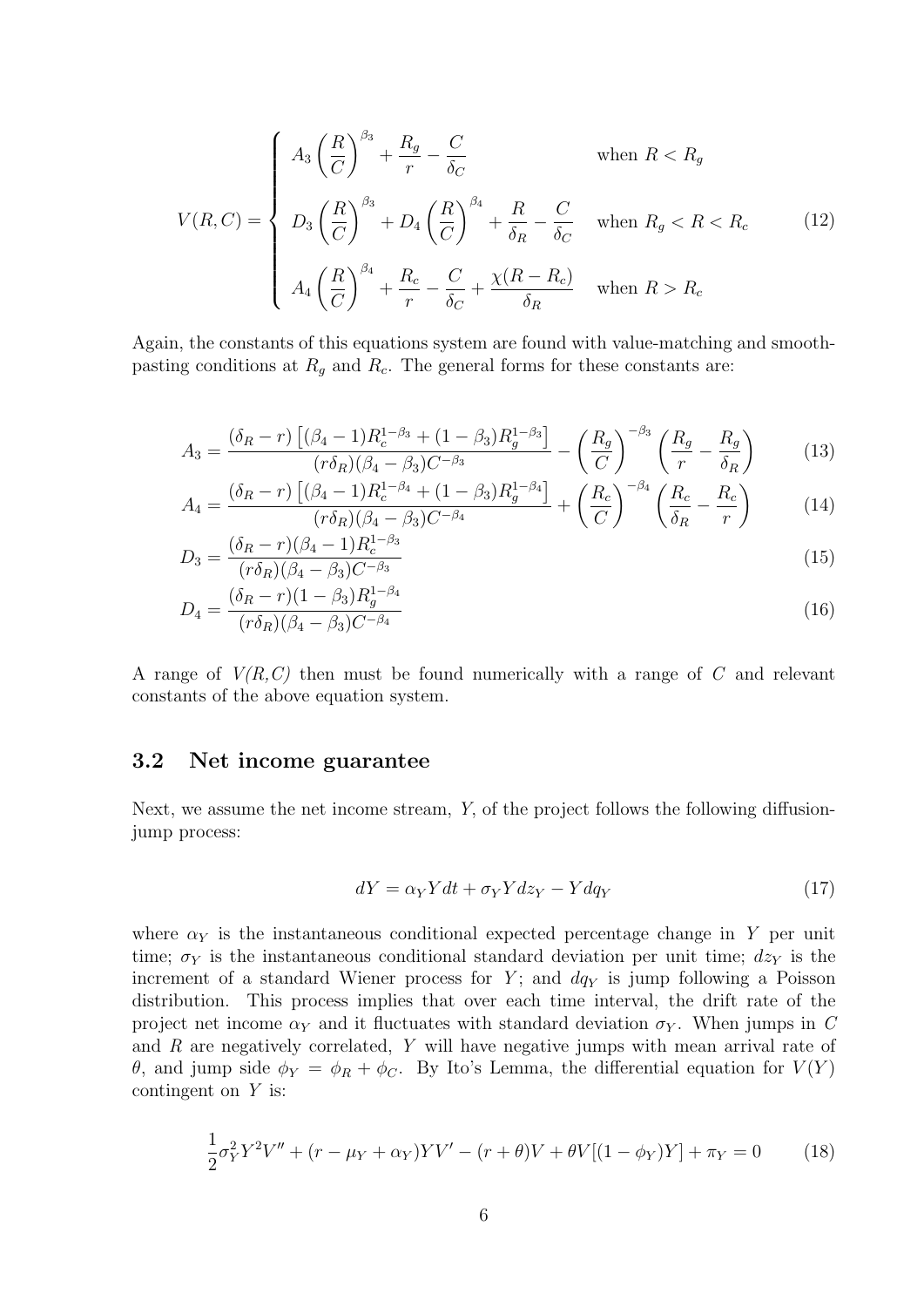Solution to the homogeneous part of this differential equation takes the form of  $V(Y)$  $A_5 Y^{\beta_5} + A_6 Y^{\beta_6}$  where  $\beta_5$  and  $\beta_6$  are positive and negative roots of the nonlinear equation:

<span id="page-6-0"></span>
$$
\mathcal{N}_{(\beta)} = \frac{1}{2}\sigma_Y^2 \beta(\beta - 1) + (r - \mu_Y + \alpha_Y)\beta - (r + \theta) + \theta(1 - \phi_Y)^{\beta} = 0
$$
 (19)

and must be found numerically.  $A_5$  and  $A_6$  are the two constants remain to be determined.

Assume that the minimum level of net income guarantee is  $Y_g < 0$ . The government guarantee will come into effect when cost exceeds revenue by  $Y_q$ . In turn, the firm agrees to forgo  $\chi$ % of the net income exceeding the upper threshold  $Y_c > 0$ . Solving equation [\(18\)](#page-5-0) with [\(19\)](#page-6-0), the equation system for  $V(Y)$  is<sup>[7](#page-6-1)</sup>:

<span id="page-6-2"></span>
$$
V(Y) = \begin{cases} A_6 \left(-Y\right)^{\beta_6} + \frac{Y_g}{r} & \text{when } Y < Y_g < 0 \\ D_5 \left(-Y\right)^{\beta_5} + \frac{Y}{\delta_Y} & \text{when } Y_g < Y < 0 \\ 0 & \text{when } Y = 0 \\ E_5 Y^{\beta_5} + \frac{Y}{\delta_Y} & \text{when } 0 < Y < Y_c \\ H_6 Y^{\beta_6} + \frac{Y_c}{r} + \frac{\chi(Y - Y_c)}{\delta_Y} & \text{when } 0 < Y_c < Y \end{cases} \tag{20}
$$

The four constants in equation [\(20\)](#page-6-2) are found with the value-matching and smooth-pasting conditions at the boundaries  $Y_g$  and  $Y_c$  as:

<span id="page-6-1"></span><sup>&</sup>lt;sup>7</sup>The equation system [\(20\)](#page-6-2) tells that in the region when  $Y < Y<sub>g</sub> < 0$ , the firm receives  $Y<sub>g</sub>$  with certainty. It is likely that Y goes to  $-\infty$ , and we thus rule out  $A_5$  with positive  $\beta_5$ . With the negative  $\beta_6$ , the value of the random variable which is captured in the term  $A_6Y^{\beta_6}$  must be positive, and this term becomes  $A_6 (-Y)^{\beta_6}$  as value of the option to abandon the project had the value of this option become lower than absolute value of the maximum loss. This means the lower the net income, the farther it is away from  $Y_q$  and the smaller the value of the option to abandon. In the region when  $Y_q < Y < 0$ , the firm receives Y. Values of Y in these region are still negative, but with the likelihood to reach  $0_{(-)}$ . Eliminating the infinity term by ruling out the constant  $A_6$ , the speculative terms in this region is  $D_5(-Y)^{\beta_5}$ , which represents the value of the option to gain profit once the net income becomes positive. In the region when  $Y = 0$ , the firm is indifferent with the net zero net difference of the revenue to receive and the running cost to pay. Value of the project is therefore equal zero. In the region when  $0 < Y < Y_c$ , Y has possibility to go to  $0_{(+)}$ . We therefore eliminate the infinity term with the negative  $\beta_6$ , leaving the term  $E_5Y^{\beta_5}$  as value of the put option to share the profit with the government once the net income exceeds the profit sharing threshold  $Y_c$ . Finally, in the region when  $0 < Y_c < Y$ , the firm receives  $Y_c$  with certainty, and share  $(1 - \chi)$ % of the exceeding net income with the government, ending up  $\chi(Y - Y_c)$  net income receivable. The constants  $A_5$  in the general solution for this region is set to be zero because  $Y^{\beta_5}$  may go to  $+\infty$  when Y goes to  $+\infty$ . The term  $H_6Y^{\beta_6}$  exits in the solution as the value of the option to receive the minimum net income guarantee should the net income reduces to and/or below  $Y_q$ .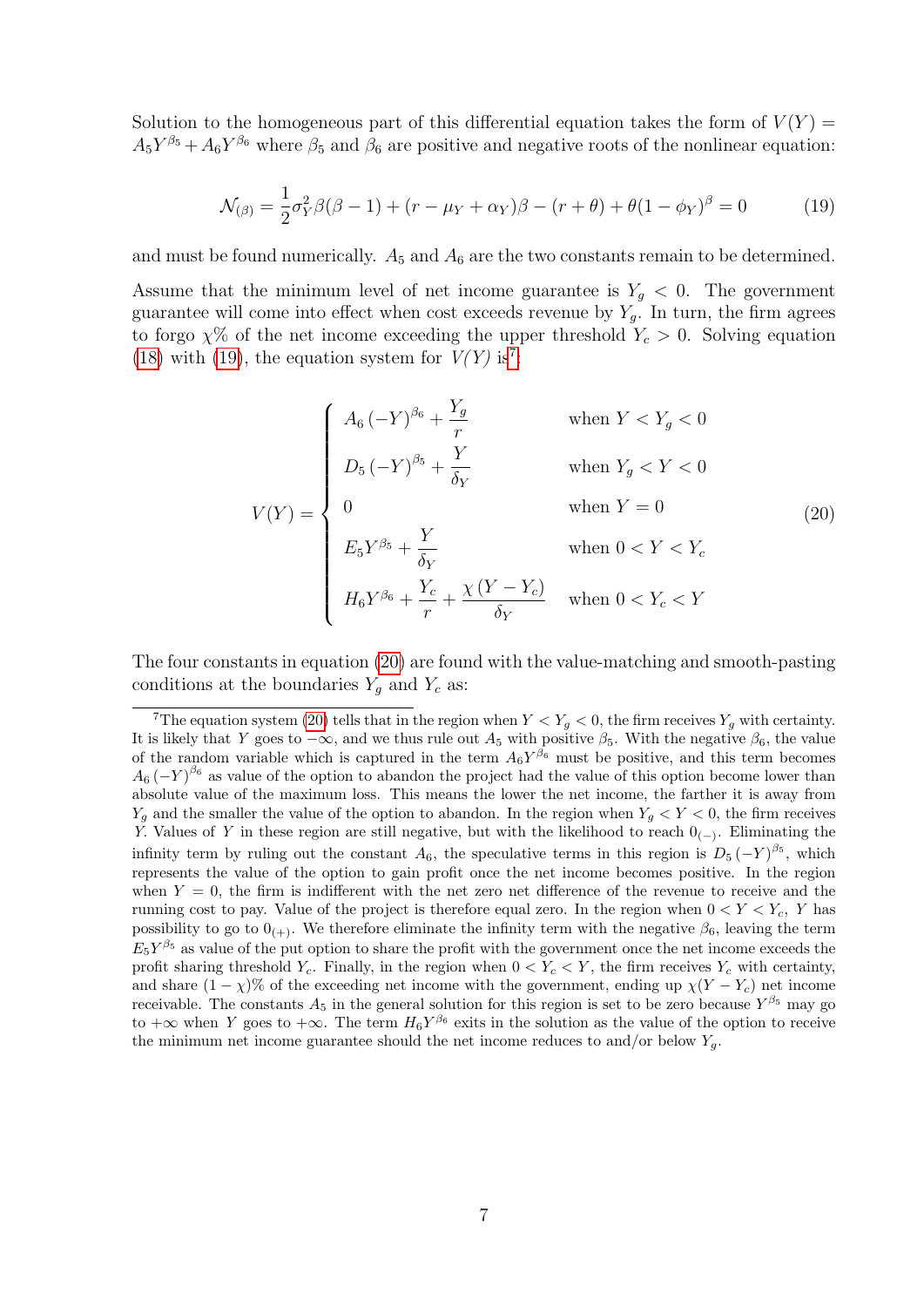$$
A_6 = \frac{(1+\beta_5)(r-\delta_Y)(-Y_g)^{-\beta_6}Y_g}{(\beta_5-\beta_6)\delta_Y r}
$$
\n(21)

$$
D_5 = \frac{(1+\beta_6)(r-\delta_Y)(-Y_g)^{-\beta_5}Y_g}{(\beta_5-\beta_6)\delta_Y r}
$$
\n(22)

$$
E_5 = \frac{(1 - \beta_6)(\delta_Y - r)Y_c^{1 - \beta_5}}{(\beta_5 - \beta_6)\delta_Y r}
$$
\n(23)

$$
H_6 = \frac{(1 - \beta_5)(\delta_Y - r)Y_c^{1 - \beta_6}}{(\beta_5 - \beta_6)\delta_Y r}
$$
\n(24)

### <span id="page-7-0"></span>4 Investment value at construction stage

Let  $\widetilde{K}$  be the construction cost to completion that has an expected value  $K = \mathbb{E}(\widetilde{K})$ . At the start of the construction stage, the required construction cost is  $K_0$ . Following Pindyck [\[21\]](#page-15-14) and Dixit and Pindyck [\[8\]](#page-15-4), we assume that the evolution of K follows:

<span id="page-7-1"></span>
$$
dK = -\xi K_0 dt + \sigma_K K dz_K - K_0 dq_K \tag{25}
$$

where  $\xi K_0$  is the instantaneous conditional expected change in K per unit time;  $\sigma_K$  is the instantaneous conditional standard deviation per unit time;  $dz_K$  is the increment of a standard Wiener process for K,  $\varepsilon[dz_Rdz_K] = \varepsilon[dz_Cdz_K] = 0$ ; and  $dq_K$  is jump following a Poisson distribution.

In the absence of cost uncertainty, expected time to completion is  $\tau$ . The maximum investment volume per unit of time is  $\kappa = \xi K_0 = \mathbb{E}(K)/\tau$ , and the total construction cost to completion at  $\tau$  is  $\mathbb{E}(K_{\tau}) = 0$ . The solution to the investment valuation problem is to find the maximum value of the investment opportunity contingent on the expected value of the project,  $\hat{V}$ , and the (certain) cost K. Let this investment opportunity value  $f(K, V) = f\{K, V; \kappa\}$  be this investment opportunity value, Pindyck [\[21\]](#page-15-14) and Dixit and Pindyck [\[8\]](#page-15-4) show that this investment value satisfies:

$$
f(K,V) = \max \left[ \widetilde{V}e^{-r\tau} - \int_{0}^{\tau} \xi K_0 e^{-rt} dt \right] = \max \left[ \left( \widetilde{V} + \kappa/r \right) e^{-rK_0/\kappa} - \kappa/r, 0 \right] \tag{26}
$$

The investment takes place so long as  $f(K, V) > 0$ , which means the expected cost to completion  $K$  is smaller than the critical construction cost threshold which satisfies:

<span id="page-7-2"></span>
$$
K^* = \frac{\kappa}{r} ln\left(1 + r\frac{\widetilde{V}}{\kappa}\right) \tag{27}
$$

When cost uncertainty is introduced, the noise  $\sigma_K^2$  in equation [\(25\)](#page-7-1) describes the input cost uncertainty which makes the realized changes in  $K$  at times slower and at times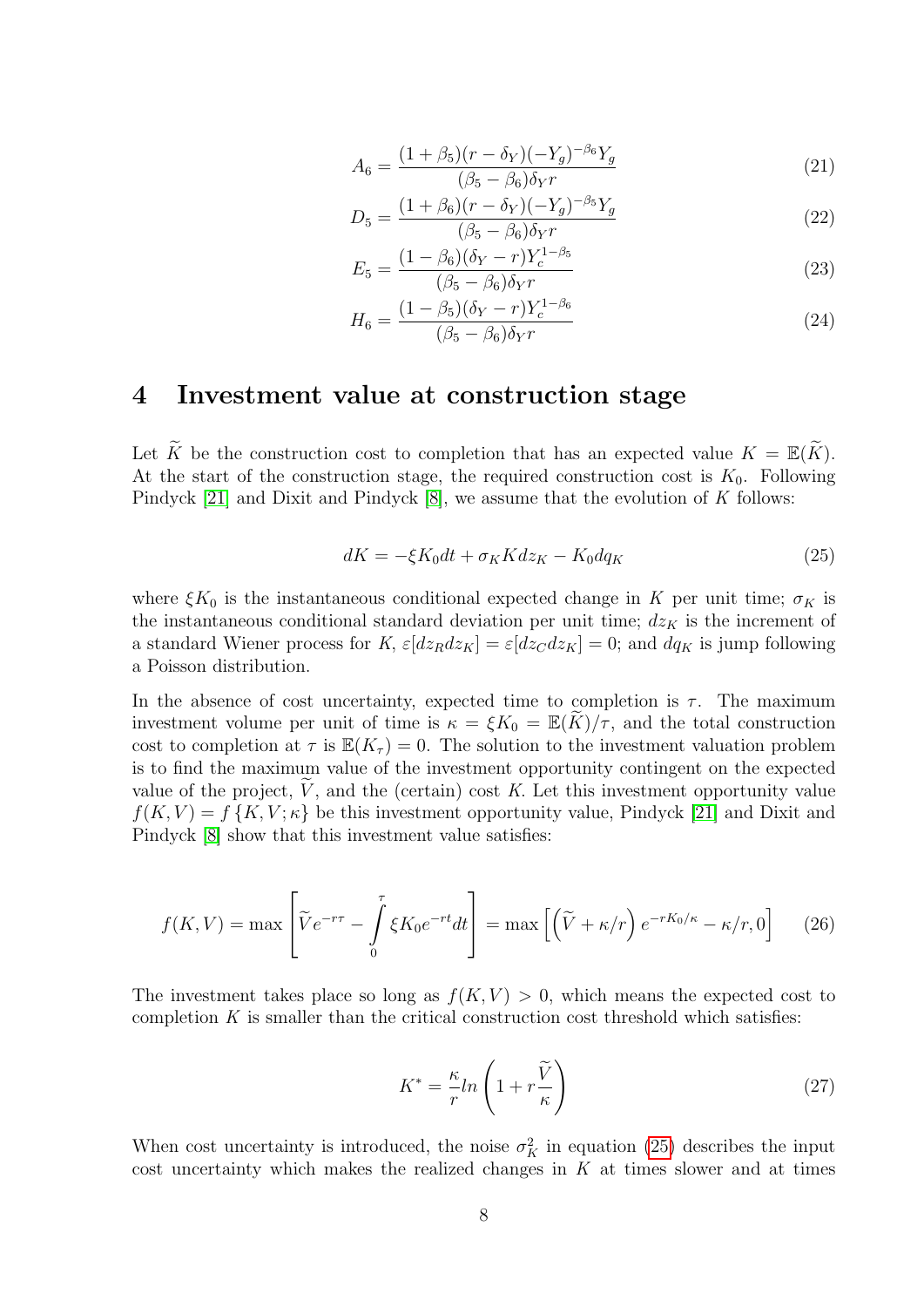faster than expected. From equation [\(25\)](#page-7-1), during  $\tau$  there exit some large jumps with a small probability  $\lambda dt$  in K such that the construction cost paid increases to  $(1+\phi_K)$  times its original value of  $\xi K_0$ , causing an increase in the absolute value of the change in K. The process for  $K$  therefore has negative jumps. We assume that the firm commits to deliver the construction at  $\tau$ . In each time interval, the firm now pays an investment rate of  $(\xi + \lambda \phi_K)K_0$ . The total expected construction cost is  $\mathbb{E}(\widetilde{K}) = \tau(\xi + \lambda \phi_K)K_0$ . The investment problem to solve is again to find out the maximized value of the investment opportunity contingent on the value of the expected project value and the uncertain cost,  $f = f(K, V) = f\{K, V; (\xi + \lambda \phi_K)K\}$ , which satisfies:

<span id="page-8-3"></span>
$$
f(K,V) = \max_{(\xi + \lambda \phi_K)K(t)} = \mathbb{E}_0 \left[ \widetilde{V}e^{-\mu\tau} - \int_0^{\widetilde{\tau}} (\xi + \lambda \phi_K)K_0 e^{-\mu t} dt \right]
$$
(28)

Pindyck [\[21\]](#page-15-14) argue that for equation [\(25\)](#page-7-1) to make economic sense, some other assumptions must hold: (i)  $f(K, V)$  is homogeneous of degree one in K, V and  $(\xi + \lambda \phi_K)K_0$ ; (ii)  $f_K(K, V) < 0$  implies that an increase in the expected construction cost always reduces the investment value; (iii) The instantaneous variance of  $dK$  is bounded for all finite K and approaches zero as  $K \to 0$ ; (iv) Since  $\mathbb{E}_0 \int_{0}^{\tilde{\tau}}$ 0  $(\xi + \lambda \phi_K) K_0 dt$  is now the expected construction cost to completion, the firm invests at the maximum rate  $(\xi + \lambda \phi_K)K_0$  until the construction is completed at  $\tau$ . As the drift and diffusion parameters of the process of V are complicated expressions, assume that spanning applies, we now estimate the value of  $f(K, V)$  as a function of the project revenue R and construction cost K,  $f(K, R)$ , and using the solution for  $V$  as the boundary conditions that hold at the optimal exercise threshold. By Ito's Lemma, f satisfies a p.d.e:

$$
0 = \frac{1}{2}\sigma_R^2 R^2 f_{RR} + \frac{1}{2}\sigma_K^2 K^2 f_{KK} + (r - \mu_R + \alpha_R)R f_R - \xi K_0 f_K
$$
  
 
$$
- (r + \theta + \lambda)f - (\xi + \lambda \phi_K)K_0 + \theta f[(1 - \phi_R)R] + \lambda f[(1 - \phi_K)K]
$$
(29)

This equation<sup>[8](#page-8-0)</sup> is linear in  $(\xi + \lambda \phi_R)K$  and therefore the rate of investment that maximize  $f(K,R)$  always equals zero or the maximum investment rates, which yields:

<span id="page-8-2"></span><span id="page-8-1"></span>
$$
\kappa = \begin{cases} (\xi + \lambda \phi_K) K_0 & \text{for } \frac{-\xi}{\xi + \lambda \phi_K} f_K - 1 \ge 0 \\ 0 & \text{otherwise.} \end{cases}
$$
(30)

Equation [\(29\)](#page-8-1) is an elliptic p.d.e. It has a free boundary along the line  $K^*(R)$  such that  $\kappa(t) = (\xi + \lambda \phi_K) K_0$  when  $K \leq K^*$  and  $\kappa = 0$  otherwise. This constitutes the valuematching condition that  $f(K,R)$  be continuous along  $K^*(R)$ . From condition equation [\(30\)](#page-8-2), the smooth-pasting condition that  $f_K(K, R)$  be continuous along  $K^*(R)$  is:

<span id="page-8-0"></span><sup>&</sup>lt;sup>8</sup>Equation [\(29\)](#page-8-1) is essentially the Bellman equation for the stochastic dynamic programming problem in equation [\(28\)](#page-8-3).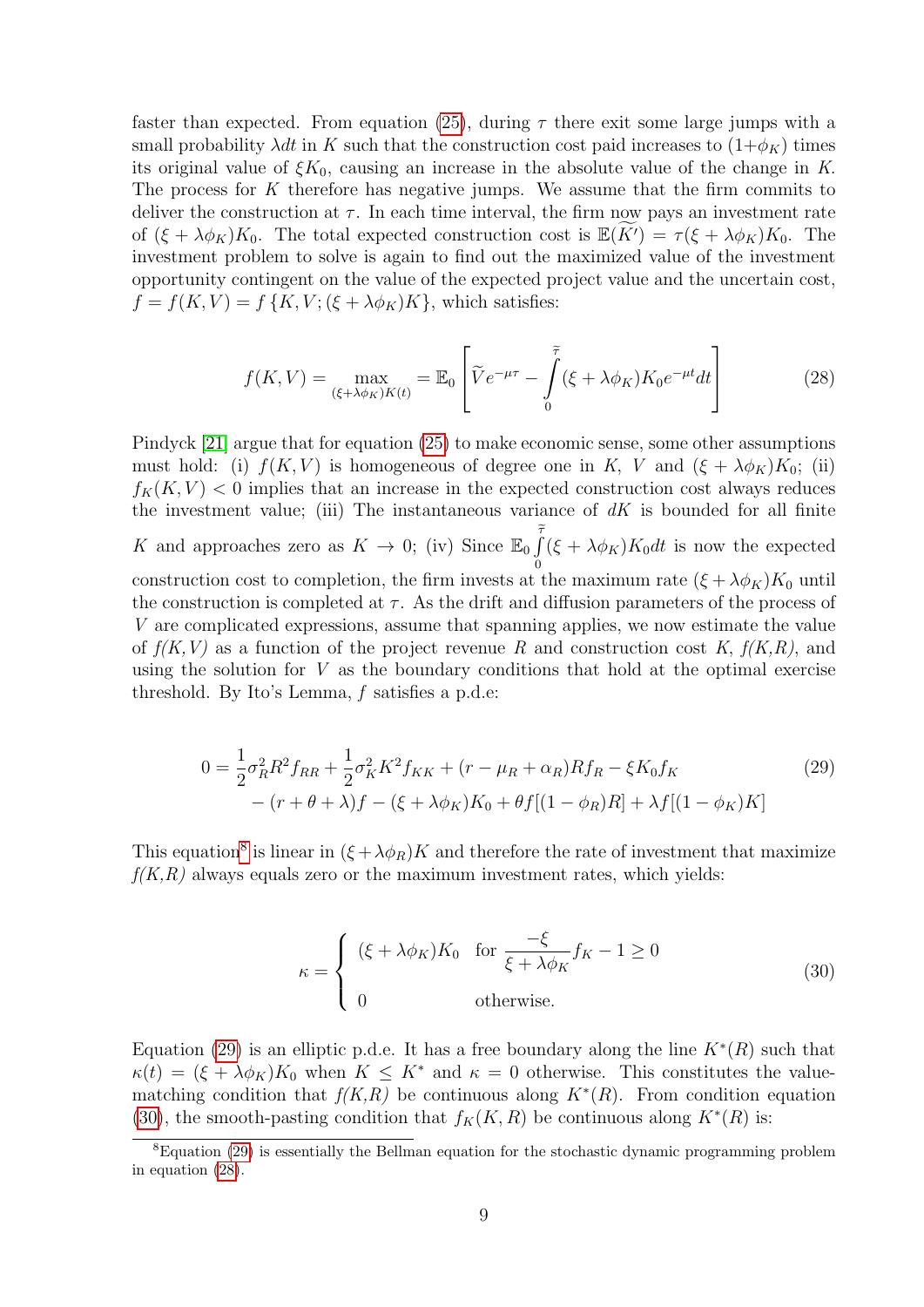<span id="page-9-0"></span>
$$
f_K(K^*, R) + \frac{\xi + \lambda \phi_K}{\xi} = 0 \quad \text{for } \kappa = (\xi + \lambda \phi_K)K \tag{31}
$$

Since  $f_K(K^*, R)$  in [\(31\)](#page-9-0) is always negative, K always changes and  $f(K,R) > 0$  for any finite K. The option to invest,  $f(K, R)$ , has the features of a put option. The value of  $K^*(R)$  must be solved as part of the solution for  $f(K,R)$  and therefore the other three boundary conditions for the p.d.e [\(29\)](#page-8-1) are:

<span id="page-9-3"></span><span id="page-9-2"></span>
$$
f(0,R) = V(R) \tag{32}
$$

$$
\lim_{R \to 0} f(K, R) = 0 \tag{33}
$$

$$
\lim_{K \to \infty} f(K, R) = 0 \tag{34}
$$

These conditions show that: When K approaches zero, the construction is completed and the firm receives the payoff  $V(R)$ ; When the project revenue goes to zero, and V goes to zero, there is no rationality for the firm to invest, and therefore the option value equals zero; And when K becomes very large relative to the total revenue constituting the project value, the value of the option approaches zero. A solution for  $f(K,R)$  along with the critical construction cost threshold  $K^*(R)$  can be found numerically<sup>[9](#page-9-1)</sup>.

When  $K > K^*(R)$ , we have  $\kappa = (\xi + \lambda \phi_K)K_0 = 0$ , the firm makes to construction payment, equation [\(29\)](#page-8-1) becomes:

$$
\frac{1}{2}\sigma_R^2 R^2 f_{RR} + \frac{1}{2}\sigma_K^2 K^2 f_{KK} + (r - \mu_R + \alpha_R) R f_R
$$
\n
$$
-(r + \theta + \lambda)f + \theta f[(1 - \phi_R)R] + \lambda f[(1 - \phi_K)K] = 0
$$
\n(35)

The general solution form for f in this region for K is  $f(K, R) = G$  $\sqrt{K}$ R  $\setminus^{\nu}$ where  $G$  is a constant to be determined, and  $\nu$  is the negative root of the non-linear quadratic equation:

$$
\mathcal{Q}(\nu) = \frac{1}{2}\sigma_R^2 \nu(\nu+1) + \frac{1}{2}\sigma_K^2 \nu(\nu-1) - (r - \mu_R + \alpha_R)\nu + \theta(1 - \phi_R)^{-\nu} + \lambda(1 - \phi_K)^{\nu} - (r + \theta + \lambda)
$$
\n(36)

When  $K < K^*(R)$  the constant G is eliminated using the continuity of  $f(K, R)$  and  $f_K(K, R)$  at  $K^*$ , such that  $f(K^*, R) = \left(\frac{K^*}{K^*}\right)^{1/2}$ ν  $\int f_K(K^*, R)$  which yields condition

<span id="page-9-1"></span><sup>&</sup>lt;sup>9</sup>Since the boundary condition in equation [\(32\)](#page-9-2) applies, numerical values for  $V(R)$  are calculated for the entire range of R. At the terminal boundary  $K = 0$ , equation [\(32\)](#page-9-2) is set equal to  $V(R)$  for each value of R. The boundary  $K^*(R)$  are found for each V and relevant R satisfying the other boundary conditions, simultaneously with  $f(K,R)$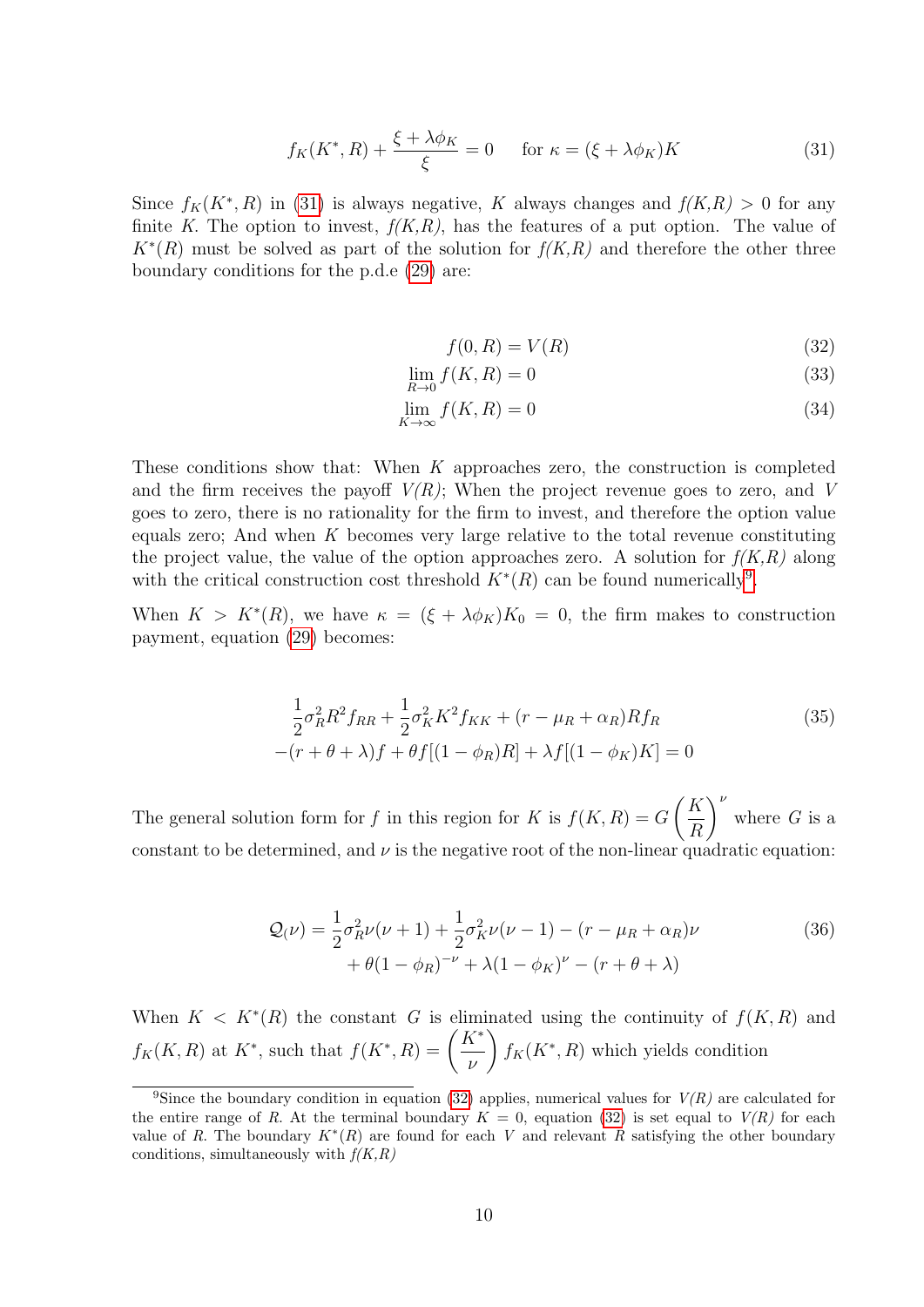<span id="page-10-1"></span>
$$
f(K^*, R) = -\left(\frac{K^*}{\nu}\right) \left(\frac{\xi + \lambda \phi_K}{\xi}\right) \tag{37}
$$

when condition equation [\(31\)](#page-9-0) applies. It is clear that the solution for  $f(K^*, R)$  in equation [\(37\)](#page-10-1) meets the condition for the values of the investment option to be non-negative. We solve equation [\(29\)](#page-8-1) numerically together with equation [\(37\)](#page-10-1) and the boundary conditions from equation [\(32\)](#page-9-2) to equation [\(34\)](#page-9-3), using a finite difference method.

### <span id="page-10-0"></span>5 Numerical example

In this section, we present a numerical example. We focus on the sensitiveness of the investment value to revenue shortfall, construction and running costs with minimum revenue guarantee and net income guarantee. Investment value with net income guarantee is higher than with minimum revenue guarantee. The results obtained in this numerical example are similar to the kinds of numerical results obtained by McDonald and Siegel [\[19\]](#page-15-15), Maij and Pindyck [\[18\]](#page-15-16) and Pindyck [\[21\]](#page-15-14) showing that cost uncertainty can be significantly critical to an investment.

Unless otherwise stated, for construction cost we set  $\tau = 5$ ,  $\mathbb{E}(\widetilde{K}) = 10$ ,  $\lambda = \frac{1}{2.5} = 0.4$ and  $\phi_K = 0.2$ . For OM cost,  $C = 3$ ,  $\mu_C = 0.12$ ,  $\sigma_C = 0.2$ ,  $\theta = \frac{1}{6}$  $\frac{1}{6}$  and  $\phi_C = 0.3$ . For the revenue,  $R = 5, \mu_R = 0.08, \sigma_R = 0.2, \theta = \frac{1}{6}$  $\frac{1}{6}$  and  $\phi_R = 0.15$ . For minimum revenue guarantee,  $R_g = 1$ ,  $R_c = 3$ . For net income guarantee,  $Y_g = -1$ ,  $Y_c = 1$ . Retained revenue and net income portion  $\chi$  is 0.4 and risk-free rate r is 0.05.

Figure  $1(a)$  shows values of the investment, f in the case of deterministic C. In the absence of the construction cost uncertainty, value of the project in the case of deterministic C is estimated with equation [\(2\)](#page-3-0) to be 19.62. The critical construction cost threshold for the investment to take place is estimated accordingly with equation [\(27\)](#page-7-2) at 15.97. The critical revenue threshold for the investment to take place, which satisfies the condition  $V - \mathbb{E}(\tilde{K}) = V - 10 = f = 0$ , is  $R^* = 3.87$ .

<span id="page-10-2"></span>

<span id="page-10-3"></span>Figure 1: Investment opportunity values with minimum revenue guarantee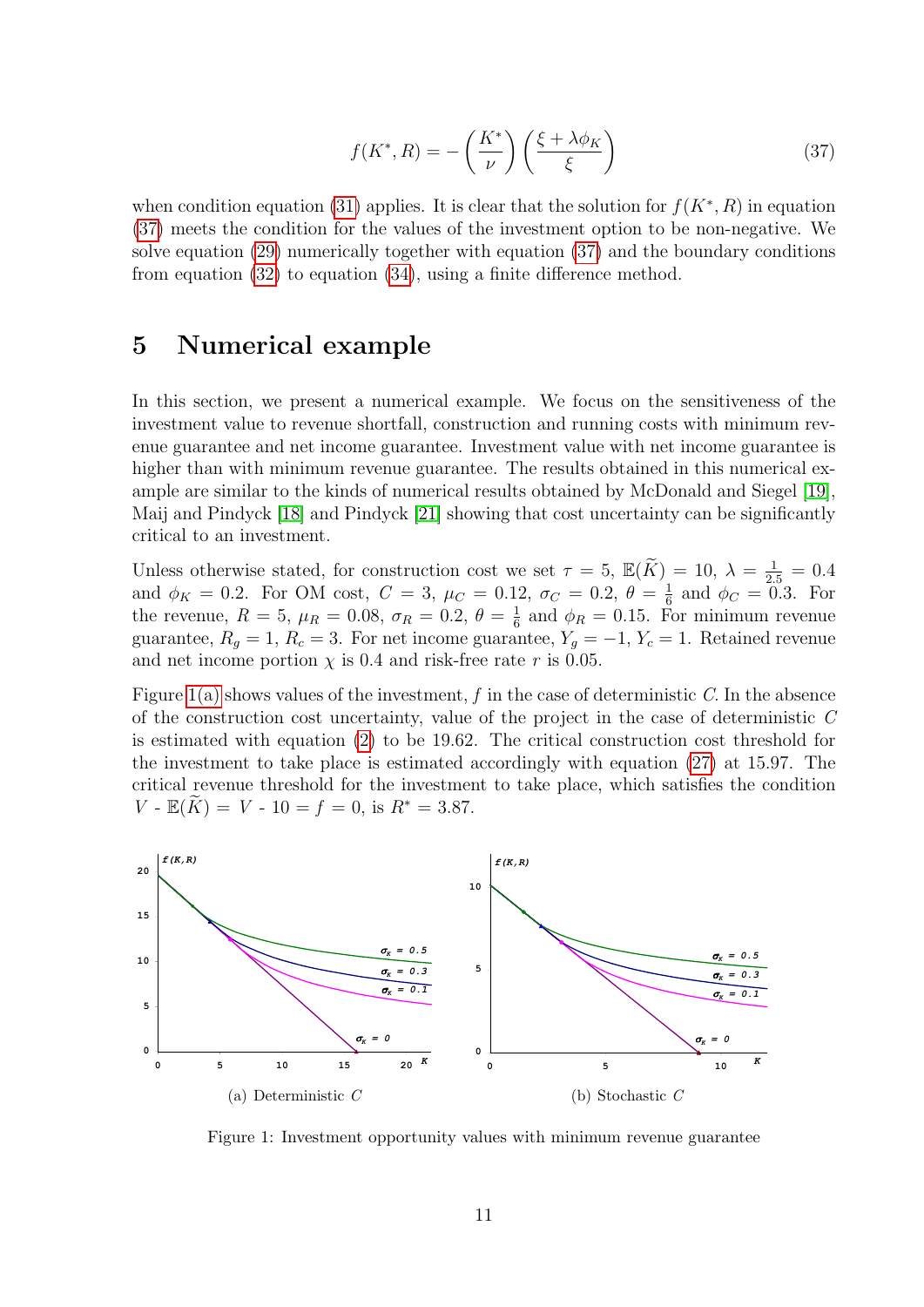With deterministic OM cost, the critical investment value,  $f^*$ , is 12.47, 14.47, 16.19 with  $K^*$  as 5.82, 4.19, 2.79 when  $\sigma_K$  is 0.1, 0.3 and 0.5 respectively. When the construction cost is uncertain, a standard deviation of  $10\%$  in K reduces the critical construction cost threshold  $K^*$  by two-third (from 15.97 to 5.82). In this example, to satisfy a correct net present value rule, the project payoff must be about three times as large as the critical construction cost threshold for the investment to take place. The effects of both construction cost uncertainty are quantitatively important to the value of the investment. When C is stochastically driven, (figure  $1(b)$ ), in the absence of construction cost uncertainty, value of the completed project is 10.14 and the critical construction cost threshold is 9.04. Figure [1\(b\)](#page-10-3) shows the critical investment values (6.67, 7.66, and 8.51) and the relevant critical construction cost thresholds (3.09, 2.21 and 1.46) for  $\sigma_K$  at 0.1, 0.3 and 0.5 respectively. In both cases of with and without construction cost uncertainty,  $f^*$  and  $K^*$  are lower than those in the case of deterministic OM (figure  $1(a)$ ). This is because when OM cost uncertainty is introduced, value of the completed project decreases. The investment is undertaken with lower payoff and therefore with lower  $K^*$  and  $f^*$ .

<span id="page-11-0"></span>

(a) Critical investment value  $f^*$ 

(b) Critical construction cost threshold  $K^*$ 

Figure 2:  $f^*$  and  $K^*$  as functions of  $\sigma_K$  and  $\sigma_C$ .  $(\phi_K = 0.2, \phi_C = 0.3)$ 

<span id="page-11-1"></span>

(a) Critical investment value  $f^*$ (b) Critical construction cost threshold  $K^*$ 

Figure 3:  $f^*(K,R)$  and  $K^*$  as functions of  $\phi_K$  and  $\phi_C$ . ( $\sigma_K = 0.3$ ,  $\sigma_C = 0.2$ )

Uncertain  $C$  and  $K$  have substantial effects on value of the investment opportunity. Figure [2](#page-11-0) shows  $f^*$  and  $K^*$  as functions of  $\sigma_C$  and  $\sigma_K$ . Higher value of  $\sigma_C$  increases the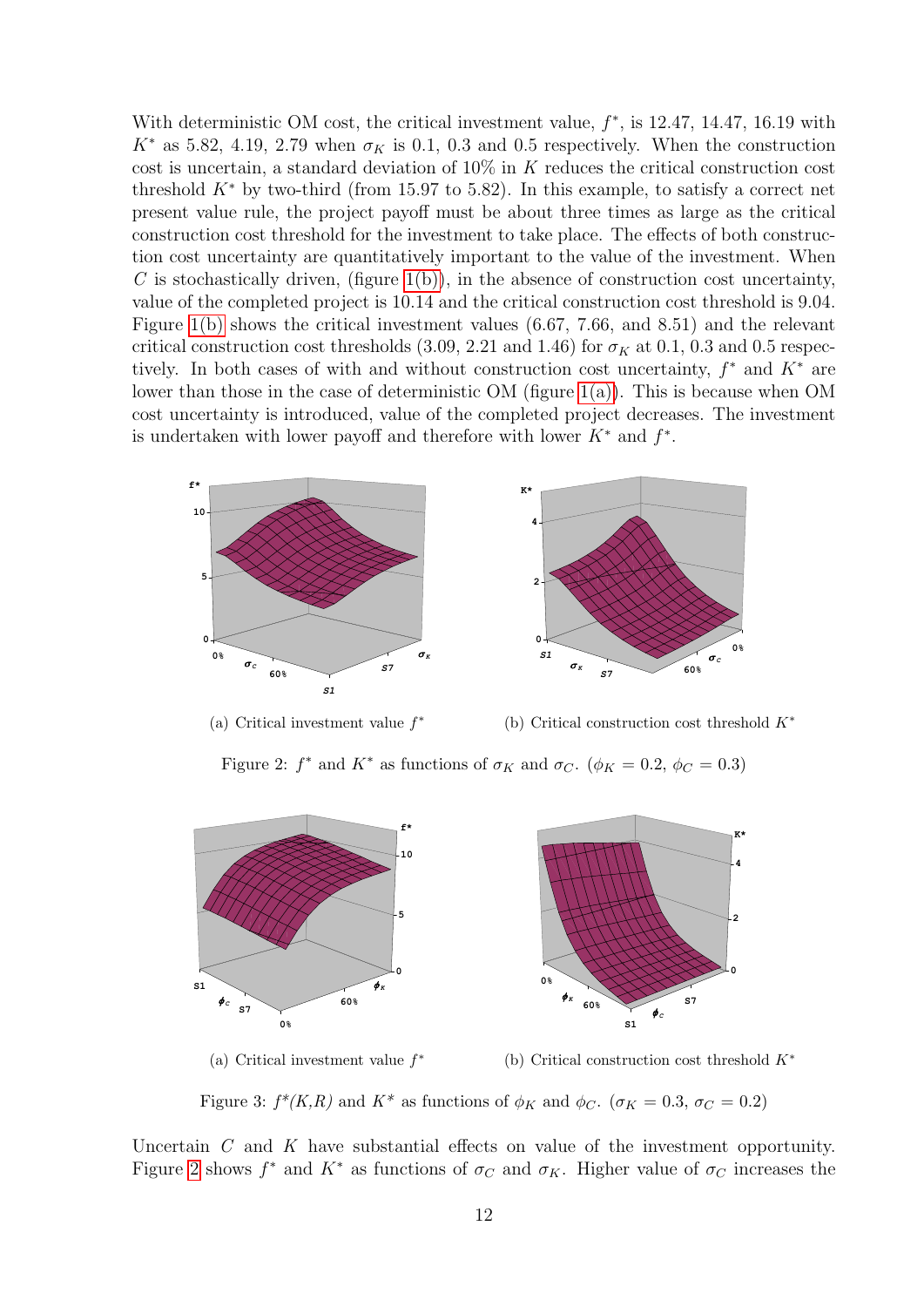OM cost paid, reduces the project value makes both critical investment value  $f^*$  and critical construction cost threshold  $K^*$  fall. However, an increase in  $\sigma_K$  reduces  $K^*$ , and as a result increases  $f^*$ . Figure [3](#page-11-1) shows value of  $f^*$  and  $K^*$  as functions of  $\phi_K$  and  $\phi_C$ . Increase in  $\phi_C$  reduces value of the completed project and consequently forces  $f^*$  and  $K^*$ to fall for the investment to take place. However, an increase in  $\phi_K$  reduces the critical construction cost threshold and therefore increases value of the investment opportunity.

<span id="page-12-0"></span>

Figure 4: Investment opportunity value with net income guarantee,  $Y_c = 1, Y_g = -1$ 

Figure [4](#page-12-0) shows value of the investment opportunity as a function of  $K$  when net income guarantee is used instead of minimum revenue guarantee. As is clear from figure [4](#page-12-0) and figure [1\(b\),](#page-10-3) both value of the investment opportunity and critical expected construction cost increase remarkably with net income guarantee. For example, when  $\sigma_K = 0.3$ ,  $f^* =$ 7.66 and  $K^* = 2.21$  with minimum revenue guarantee while  $f^* = 14.20$  and  $K^* = 4.15$ with net income guarantee. This is because value of the completed project under a net income guarantee increases when OM cost overrun is better shared with the government. The firm is now more encouraged to undertake the investment even with higher critical construction cost threshold.

<span id="page-12-1"></span>

Figure 5: Investment opportunity value with net income guarantee,  $Y_c = 0.2$ ,  $Y_q = -1$ 

Figure [5](#page-12-1) presents values of the investment, critical investment values and critical con-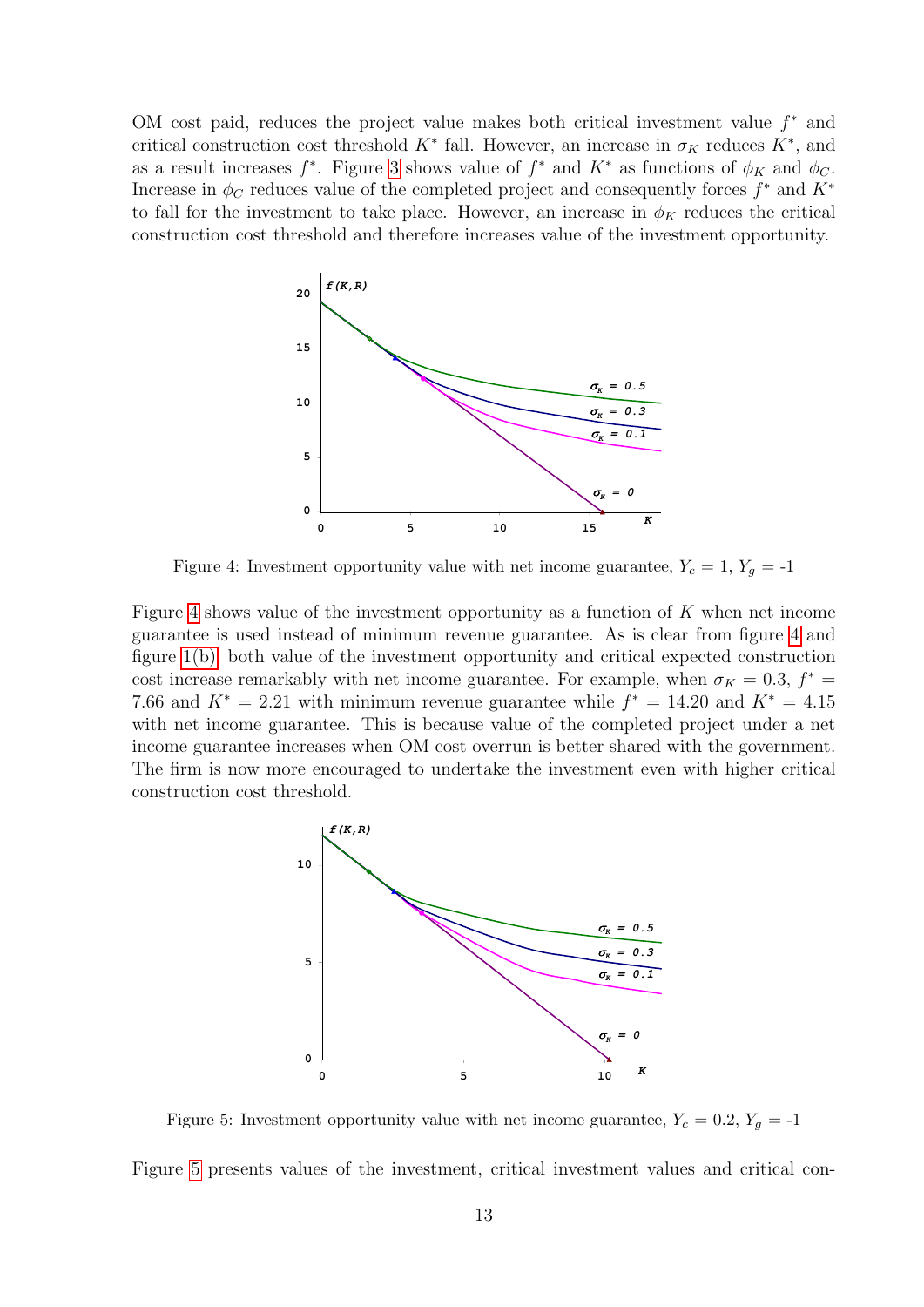struction cost thresholds when net income guarantee thresholds change. In this case, we set  $Y_c$  to 0.2, indicating that the firm now shares profit with the government as soon as the net income exceeds 0.2. Value of the completed project decreases, and as a result, value of the investment opportunity decreases. The firm should therefore expect a lower critical construction cost threshold. The numerical result shows that when  $\sigma_K = 0.3$  and  $Y_c = 0.2, f^*(K, R) = 8.68$  and  $K^* = 2.54$ .

<span id="page-13-0"></span>



(a) Critical investment value  $f^*$ 

(b) Critical construction cost threshold K<sup>∗</sup>

Figure 6:  $f^*$  and  $K^*$  as functions of  $\sigma_K$  and  $\sigma_Y$ .  $(\phi_K = 0.2, \phi_Y = 0.45)$ 

<span id="page-13-1"></span>

(a) Critical investment value  $f^*$ (b) Critical construction cost threshold  $K^*$ 

Figure 7:  $f^*$  and  $K^*$  as functions of  $\phi_K$  and  $\phi_Y$ .  $(\sigma_K = 0.3, \sigma_Y = 0.2)$ 

Figure [6](#page-13-0) shows value of the investment opportunity and the critical expected construction cost as functions of  $\sigma_K$  and  $\sigma_Y$ . Different from the case of minimum revenue guarantee displayed in figure [2,](#page-11-0) when  $\sigma_Y$  increases, both  $f^*$  and  $K^*$  increase because the cost risk is mitigated with net income guarantee. When  $\sigma_K$  increases,  $K^*$  decreases and as a result  $f^*$  increases. Compare the results of  $f^*$  and  $K^*$  for the relevant values of  $\sigma_K$  in figure [2](#page-11-0) (minimum revenue guarantee framework) and those in figure [6](#page-13-0) (net income guarantee), it is clear that both  $f^*$  and  $K^*$  in the net income guarantee framework are higher. The values of  $f^*$  and  $K^*$  as the functions of  $\phi_Y$  and  $\phi_K$  are displayed in figure [7.](#page-13-1) The numerical results again show that an increase in  $\phi_Y$  results in decreases in both  $f^*$  and  $K^*$  due to fall in  $V(Y)$ . Nevertheless, when  $\phi_K$  and  $\phi_Y$  holds,  $K^*$  decreases and  $f^*$  increases. Value of the put option increases with higher level of uncertainty. Again, values of  $f^*$  and  $K^*$  in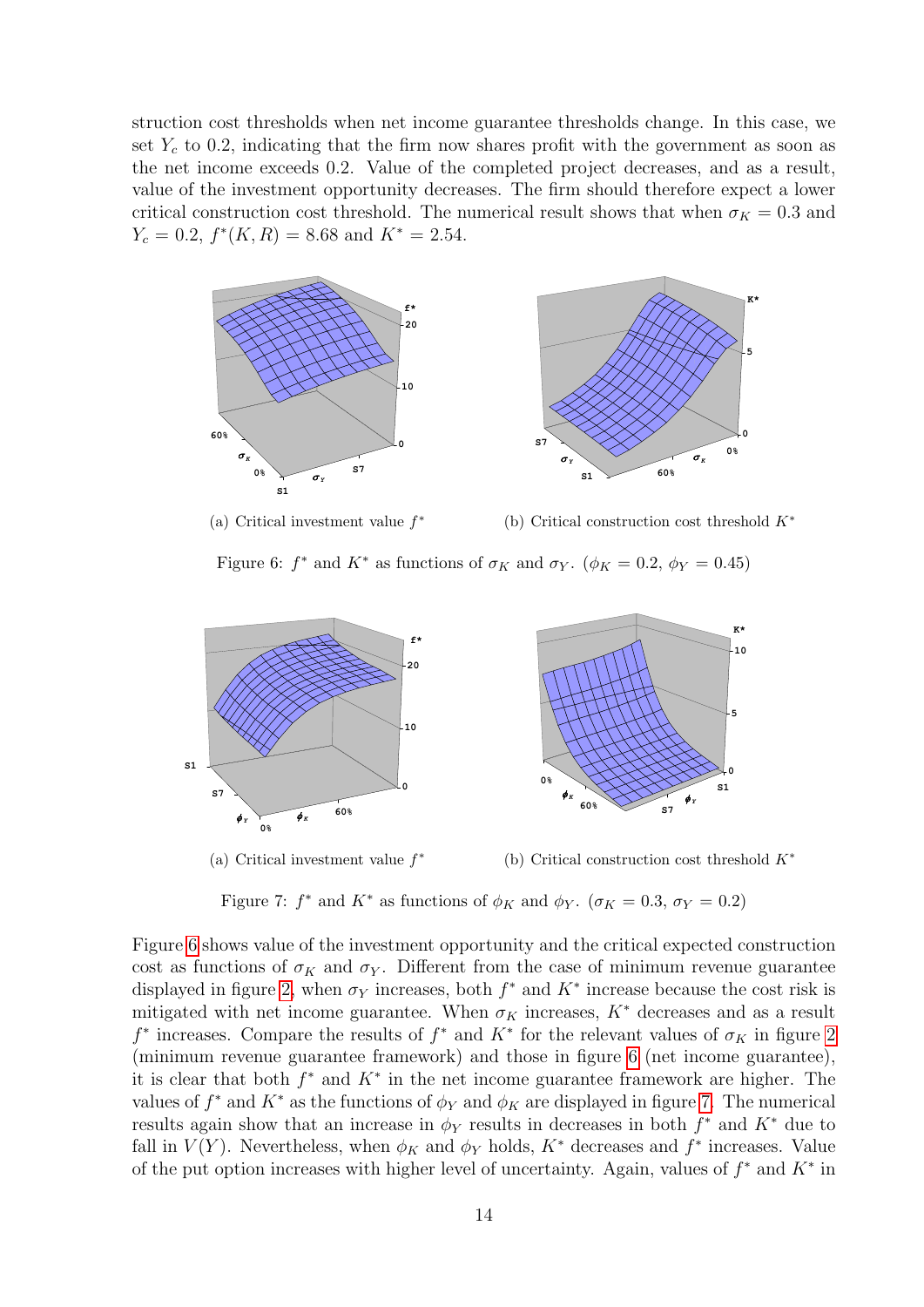figure [7](#page-13-1) are higher than those in figure [3.](#page-11-1) This is because with net income guarantee, the cost risk is more effectively shared between the government and as a result the investment value increases.

# <span id="page-14-0"></span>6 Conclusion

We model BOT toll road investment with cost and revenue uncertainties in the presence of government guarantees. At the construction stage, the value of the investment is highly sensitive to cost jumps while at the operation stage the revenue shortfall and maintenance costs are the critical factors. We argue that during the operation stage jumps in cost can result in delay and loss in the value of the project. Under this circumstance, it is important for the government and the concessionaire to share risk in cost as well as revenue. Rather than entering into an agreement on minimum revenue guarantee, it is in the best interest of both parties to reach an agreement on net income guarantee. Our numerical results show that the investment value is greater when net income guarantee is used. Furthermore, in the presence of both construction cost and running cost jumps, the investment will only take place when the completed project value significantly exceeds the critical construction cost threshold.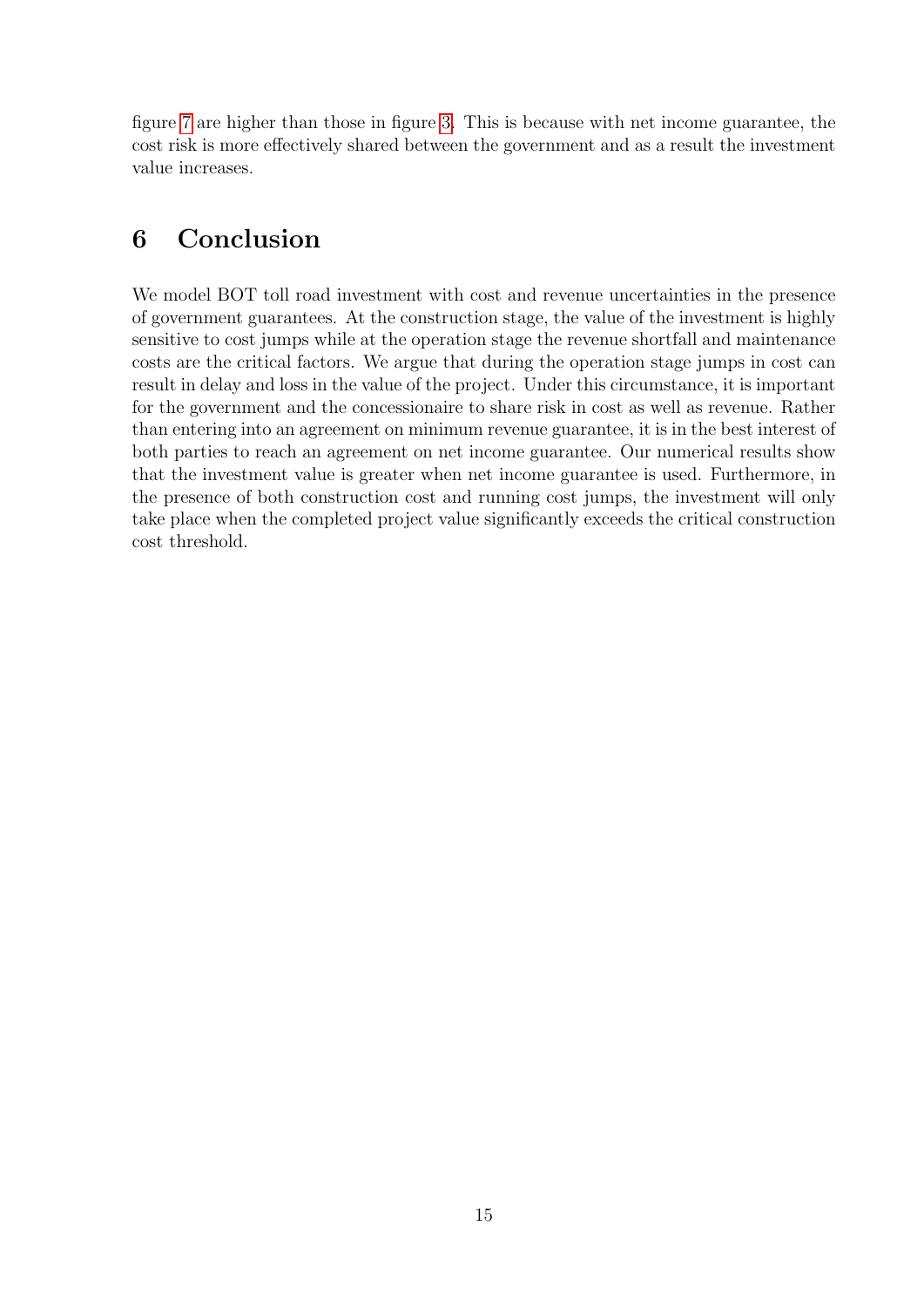## References

- <span id="page-15-5"></span>[1] Alonso-Conde A. B., C. Brown and J. Rojo-Suarez. (2007). Public private partnerships: Incentives, risk transfer and real options. Review of Financial Economics, 16(4), 335-349.
- <span id="page-15-0"></span>[2] Anderson, Graham; Roskrow, Ben (1994). The Channel Tunnel Story. E & F N Spon, London.
- [3] Baldwin C. Y. (1982). Optimal sequential investment when capital is not readily reversible. Journal of Finance, 37(1982), 763782.
- [4] Black, F. and M. Scholes. (1973). The pricing of options and corporate liabilities. Journal of Political Economy, 81 (May-June), 637-659.
- [5] Bookstaber R. M. (1982). Option pricing and strategies in investing. Addison-Wesley, Reading, MA.
- <span id="page-15-6"></span>[6] Bowe, M and D.L. Lee. (2004). Project evaluation in the presence of multiple embedded real options: evidence from the Taiwan High-Speed Rail Project. Journal of Asian Economics, 15(1), 71-98.
- [7] Cheah C. and J. Liu. (2006). Valuing governmental support in infrastructure projects as real options using Monte-Carlo simulation. Construction Management and Economics, 22, 545-554.
- <span id="page-15-4"></span>[8] Dixit A., and R. J. Pindyck. (1994). Investment under uncertainty. Princeton University Press, Princeton New Jersey.
- <span id="page-15-9"></span>[9] Federal Highway Administration, U.S Department of Transportation. AASHTO's 2006 "Survey on Recent Construction Cost Increases and Competition in Construction Contracts"
- <span id="page-15-8"></span>[10] Ford D. N., Diane M. L., and J. J. Voyer. (2002). A real options approach to valuing strategic flexibility in uncertain construction projects. Construction Management and Economics,  $20(4)$ ,  $343-$ 351.
- <span id="page-15-1"></span>[11] Flyvbjerg, B. Buzelius, N. Rothengatter, W. (2003). Megaprojects and Risk. Cambridge University Press.
- <span id="page-15-3"></span>[12] Garvin M. and C. Cheah. (2004). Valuation techniques for infrastructure decisions. Construction Management and Economics, 22(4), 373-383.
- <span id="page-15-11"></span>[13] Harley F. (1998). Valuing flexibility in build-operate-transfer (BOT) toll road projects: A real options approach. Published master thesis, University of British Columbia.
- <span id="page-15-2"></span>[14] Ho S. P and L. Liu. (2002). An option pricing-based model for evaluating the financial viability of privatized infrastructure projects. Construction Management and Economics, 20(2), 143-156.
- <span id="page-15-7"></span>[15] Huang YL. and SP. Chou. (2006). Valuation of the minimum revenue guarantee and the option to abandon in BOT infrastructure projects. Construction Management and Economics, 24(4), 379-389.
- <span id="page-15-12"></span>[16] Irwin, T. (2003). Public money for private infrastructure. World Bank working paper.
- <span id="page-15-13"></span>[17] Irwin, T. (2007). Government guarantees: Allocating and valuing risk in privately financed infrastructure projects. World Bank working paper.
- <span id="page-15-16"></span>[18] Majd S. and R. Pindyck. (1987). Time to build, option value, and investment decisions. Journal of Financial Economics, 18(1), 7-27.
- <span id="page-15-15"></span>[19] McDonald R. and D. R. Siegel. (1986). The value of waiting to invest. Quarterly Journal of Economics, 101(4). 707-727.
- <span id="page-15-10"></span>[20] Pimentel P., J. Pereira and G. Couto. (2007). High speed rail transport valuation. Research paper, Business and Economics Department, Lisbon.
- <span id="page-15-14"></span>[21] Pindyck R. (1993). Investments of uncertain cost. Journal of Financial Economics, 34(1993), 53-76.